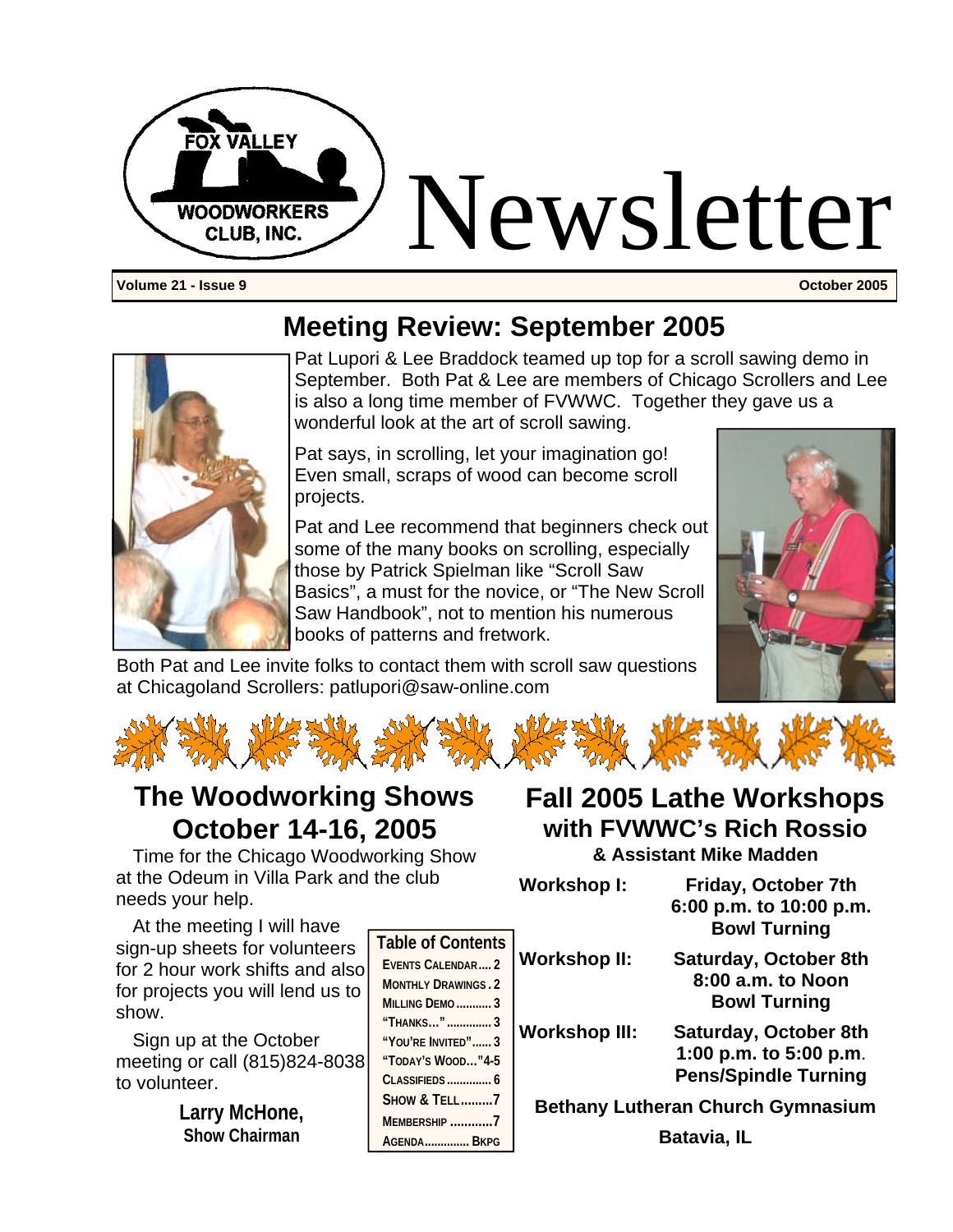| <b>FVWWC Events Calendar</b>                                                                                                                                              | <b>FVWWC Officers &amp; Staff</b>                                                                                                                      |
|---------------------------------------------------------------------------------------------------------------------------------------------------------------------------|--------------------------------------------------------------------------------------------------------------------------------------------------------|
| Oct 4th Tue7:30 p.mGeneral Meeting: "Virtual<br>Tours w/Doug Olson & "My<br>Vacation" w/Mike Brady                                                                        | woodworkers@fvwwc.org<br>PresidentRon Gilkerson<br>(630) 879-8756                                                                                      |
| Oct 14th-16thAs Posted. The Woodworking Show -<br><b>Odeum in Villa Park</b>                                                                                              | rongilker@hotmail.com<br>Vice President Dick Secrest<br>Treasurer Doug Pfaff                                                                           |
| lOct 15thSat 9:00 a.m <b>Breakfast Club:</b> The Red<br>Apple Restaurant at 414 S<br>Schmale Rd-Carol Stream.                                                             | SecretaryDarrel Anderson<br>Program CommitteeTom Sharp<br><b>Mike Brady</b>                                                                            |
| Oct. 22nd.Sat 9:00 a.m Wood Milling Demo with<br>host our Gary Carstens,<br>owner of Carstens Mill-<br>works - Warrenville, IL                                            | <b>Dick Secrest</b><br>MembershipRoger Vachon<br>Show ChairmanLarry McHone<br>Toy Drive Coordinator  Gail Madden<br>Editor/Webmaster Linda Christensen |
| Oct. 22nd-23rdAs Posted North Suburban Carving<br>Show "Artistry In Wood"<br>by Joe Dillett in Wheaton at<br><b>DuPage County Fairgrounds</b><br>www.dupagecountyfair.org | LibrarianCheryl Miller<br>Raffles/PhotographerCharlie Christensen<br>Members-at-LargeMike Madden<br><b>James Nellis</b><br>Show & Tell MC Matt Gauntt  |
| Nov 1st Tue7:30 p.mGeneral Meeting: Jeff<br>Stollard - Inlaid Woodcraft                                                                                                   | Audio/Visual TechWill Sharp<br>Greeter Jim Hildreth                                                                                                    |

### **FVWWC MONTHLY DRAWING**

The following lucky members won the drawings at our September meeting:

**1. Bob Reed: \$50 AmEx Gift Cheque**

**2. Robin Blair: Ear Protectors**

**PLEASE NOTE:** Due to lack of interest, we will be scaling back the Raffles and discussing it they should be dropped altogether. Sales have fallen steadily since last year and the club is loosing money instead of increasing our finances as was intended. We would appreciate your input on this matter a.s.a.p. to help us make the decision to continue or drop the monthly Raffles.

In October we will have a choice of 1st Prize items, as well as some secondary items. To date we have not decided on the prizes but hope they will be of sufficient interest to spark some ticket sales! *(Remember, depending on ticket sales, the AmEx Gift Cheque amount offered for first prize will be either \$50, \$75 or \$100.)*

#### *See you at the meeting!*



**FVWWC 2 2005**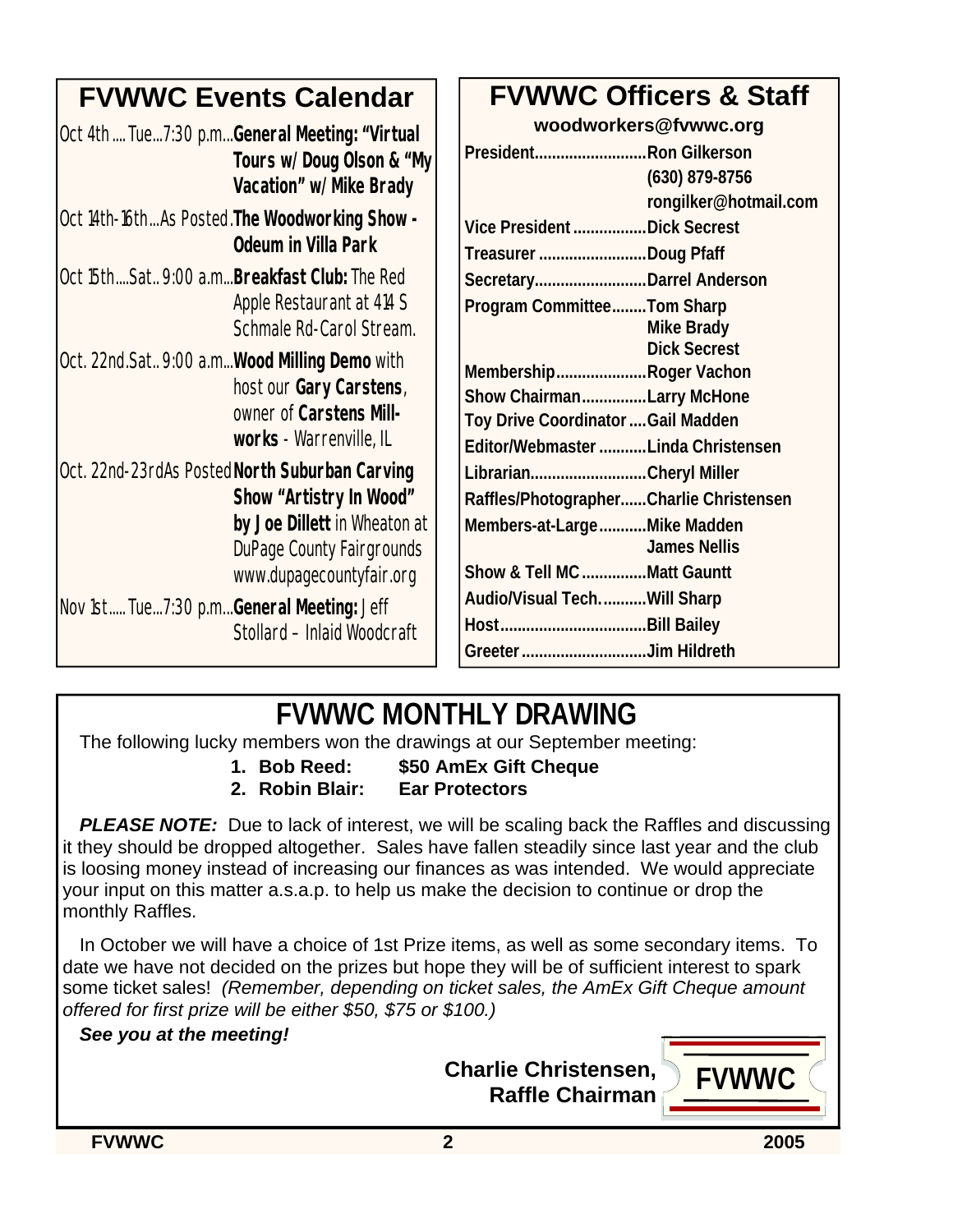### Wood Milling Demo

*"Members Only" Invited!!!*

**Saturday - October 22nd 9:00 a.m. On Location at: Carstens Millworks 28W530 Woodlawn Ave. Warrenville, IL. 60555**

Watch as a 9' x 2' White Oak log gets turned into gorgeous quartersawn lumber!

Gary Carstens, owner/operator, is doing a Wood Milling Demo for members of both FVWWC and the DuPage Woodworkers. Due to available parking, he has requested this first demo be limited to the invitation of club members only but members are welcome to bring a friend or two.

Call Gary for details: (630) 393-6341 - See Club Site For MAP: www.fvwwc.org

**Gary S. Carstens Carstens Millworks and Reclamation** Warrenville, IL gcarstens62@aol.com

### *Thanks for all the Help!*

 To all who contacted us offering a mini-lathe for use at the upcoming Workshops, *we really appreciate your support!*

*Rich Rossio & Crew*

### **We're Having a Party…** *...And You're Invited!*

Each year, for Christmas, Gale Madden invites representatives from three organizations join us accept donations of toys and other items. *No one is required to bring a donation* but we do hope all members will attend the festivities and share the fun. The December meeting, like every meeting, is for all members. Since this is a party, many also bring a spouse, child or friend but no one is excluded.

It is a Pot Luck so bring a little something edible to share. It isn't a formal dinner but a fun, tasty nibble fest with cookies, cakes, finger foods, gooey delights, crunchy munchies and just about anything that you can stick on a toothpick. Coffee, Punch, plates, napkins and utensils are furnished by FVWWC, along with meat, cheese & veggie trays. May not be haute cuisine but, if you go home hungry, it will be no one's fault but yours! No time to cook? Do a Deli, Drive-thru or such but don't stay home feeling empty handed.

Speaking of empty handed, that excuse won't work for toys either. Folks who make the toys do so because they like doing it and donating them is just a really neat outlet for their talent. Think of it more as an excuse for folks like Jim Hildreth to play with toys all year long and with no one asking "why?". How cool is that? None of us are any competition for the over 300 toys Jim produces but every toy is appreciated. Most items produced are fairly simple designs. Toy cars or doll beds do not have to be elaborate to make a child smile.

Don't have the time or inclination to make toys but still want to contribute? These organizations also appreciate paper products, canned goods, packaged mixes & cleaning products. Grab a mega pack of something at a local warehouse store and give that instead. Need suggestions? Talk to Gale at the next meeting.

Simply put, we hope everyone will attend our Christmas Party this year and share the fun, the food and the company. Come to see what Jim and others have made, it is "Show & Tell" extraordinaire! Makes one proud just to be part of a group with so much talent and fortunate to be there to applaud their efforts.

*Please try to make it, it just won't be the same without you!*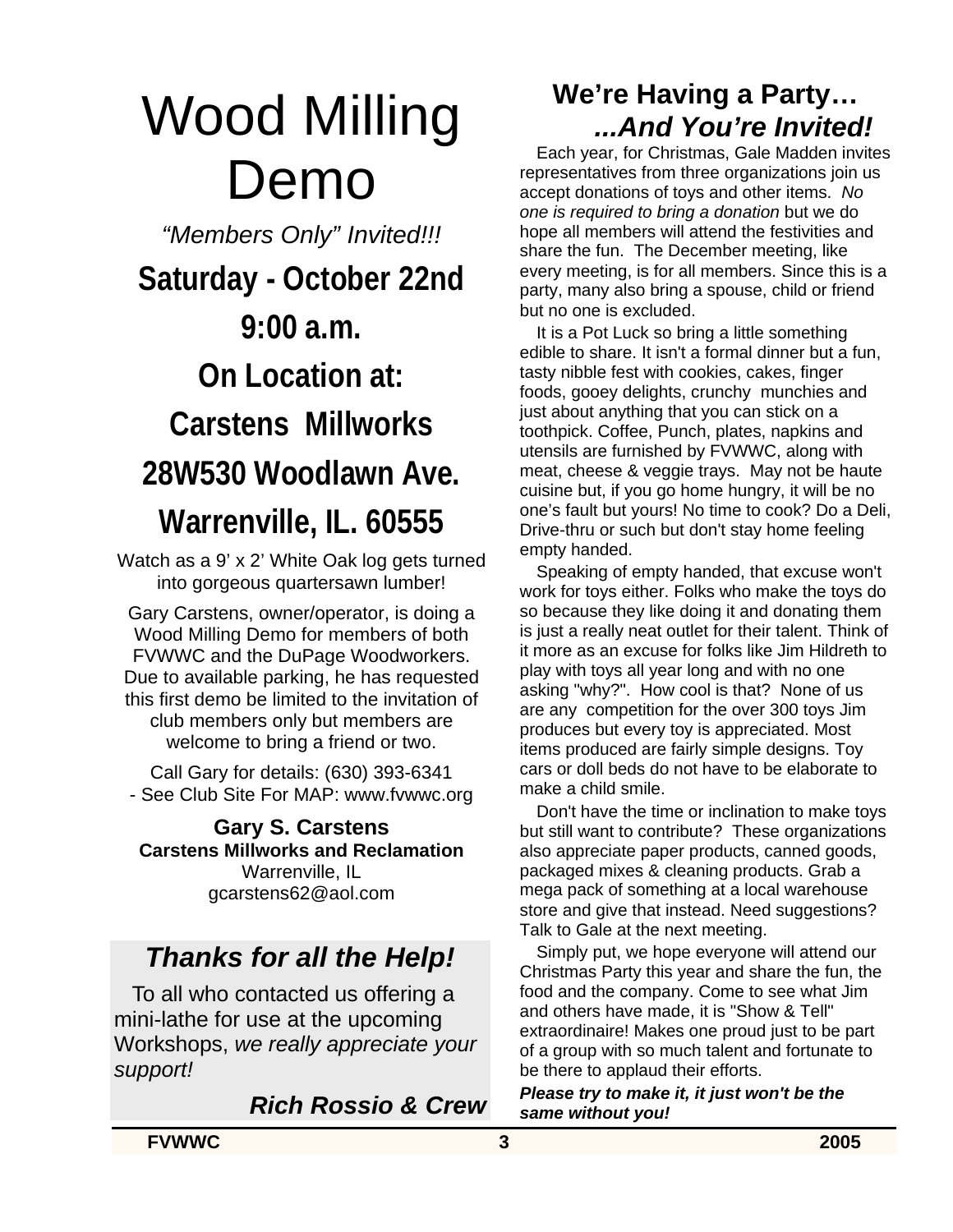ù *Reprinted from"Woodworker's Journal eZine", an email newsletter for woodworkers. See entire issue at: http://www.woodworkersjournal.com/ezine/currentissue.cfm*



**Sept 27th, - Oct 10th, 2005 Issue 133**

### **Today's Woodworker**

**Virtual Visits with Real Woodworkers.**

#### **Simple Playthings By Michael Dresdner**

In 1997, two friends, Niko Tsilik and Merab Kuchukhidze, started making wooden toys in Tbilisi, the capital city of Georgia. That's Georgia the country, not the state. Georgia, which used to be part of the USSR, is an independent nation situated on the Black Sea between Turkey and Russia.



Along with a handful of other workers, mostly relatives, Niko and Merab make a wide range of charming, but simple, wooden toys. (http://

www.georgianwoodtoys.net/) Each toy is hand carved from local woods, and painted using food-safe colors. They make toys that are simple enough to inspire imaginative play, but accurate enough to evoke realism.

Niko, who originally had the idea in the 1980s, felt there was a need for simple, well-made wooden toys for children. He met Merab in the late 1990s, and the two of

them started the business. For them, it is more than just making toys; it is doing something that is right and helpful for childhood education. The toys are not elaborate or intricately carved, but are clear, simple representations of common themes. Some are solid, while others have moving parts, such as wheels, a working teeter-totter, spinning propellers, and articulated limbs.

Niko and Merab find guiding principles for their intentionally simple toy creations in the philosophy of Rudolf Steiner. Steiner was an Austrian philosopher active in the early 20th century. He is considered the founder of the Waldorf private schools, which remain active today in many countries. On the Waldorf School web page, Barbara Shell explains the idea behind simple toys as follows: "The less finished and the more suggestive a toy may be, the greater its educational



**FVWWC 4 2005**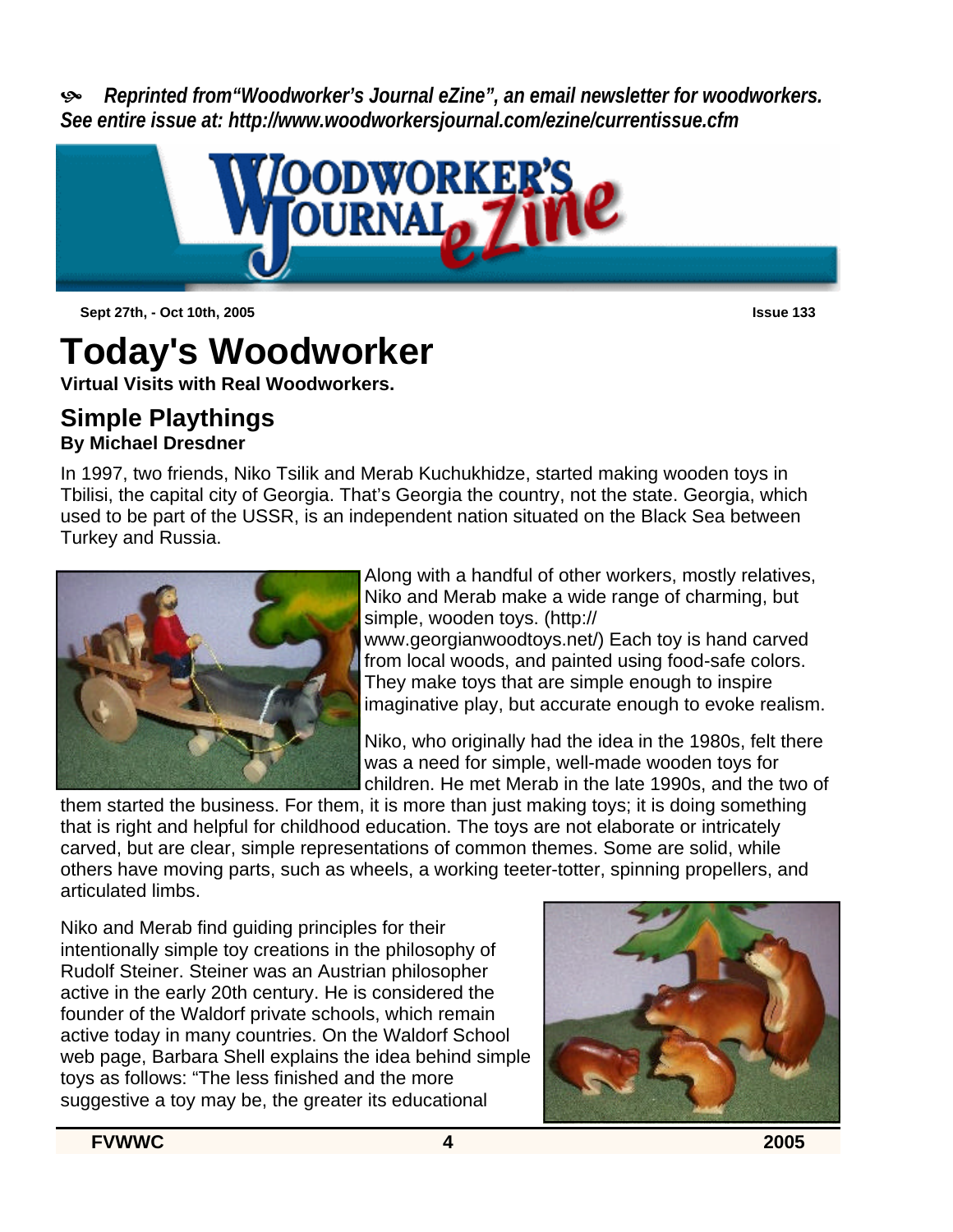value, for it really enlivens the imaginative life of the child." (http://www.awsna.org/)



At first, Niko and Merab copied things from their own area: tools, buildings, trees and common animals. Eventually the line expanded, and it now includes exotic animals, mythological beasts, trains, airplanes, castles, knights and characters from folk legends, fairy tales and Biblical stories. Some characters display the clothing styles of various indigenous groups, both past and present, while others play out common local lore. One tableau, for example, consists of a woman with a kerchief between two fighters. The story it portrays recounts that in olden times, young men would often duel until a young maiden with a kerchief would throw it between them to end the fight.

Manufacturing is far from easy in that part of Georgia. Electricity comes on only once or twice a day, usually for a couple of hours, and they don't know when that will be. When they can, they use power tools, but otherwise, most everything is done by hand. Heat is also lacking; these woodworkers must bundle up against the cold. Needless to say, this endeavor does not pay well, and is as much a labor of love as profit.

Their toys first showed up in the United States in large part due to Frank and DoloresRose Dauenhauer. DoloresRose runs the nonprofit Rudolf Steiner bookstore, (http://www.nwrsbs.com/) where many of the Georgian toys grace the shelves. "I have a friend in Vancouver," DoloresRose explained, "who went to Russia every year with a group of educators and artists to help locals develop educational and arts programs. While in Georgia, she went into a local toy shop and immediately fell in love with these toys. She brought back a few, and I started selling them in the bookstore." They were so well received that she and her husband decided to import them and soon became the sole distributor in North America.





"I love wood, so it is easy for me to run this business," said Frank, a hobby woodworker who frequently makes the scenery for his wife's puppet theater. In addition to the bookstore, DoloresRose runs the Willow Branch Puppet Theater, (http:// www.willowbranchpuppettheater.com/) another nonprofit, and The Pacific Northwest School of Puppetry.

"The Georgians seem to have a knack for making toys that capture the soul of the animals, myths and people that they portray," said DoloresRose.

"The look and feel of the toys inspired us to want to bring these into the country," Frank added, "and once we brought them in, customers raved about them. We've had nothing but positive responses. We've never had a return, and nothing but good has come out of it."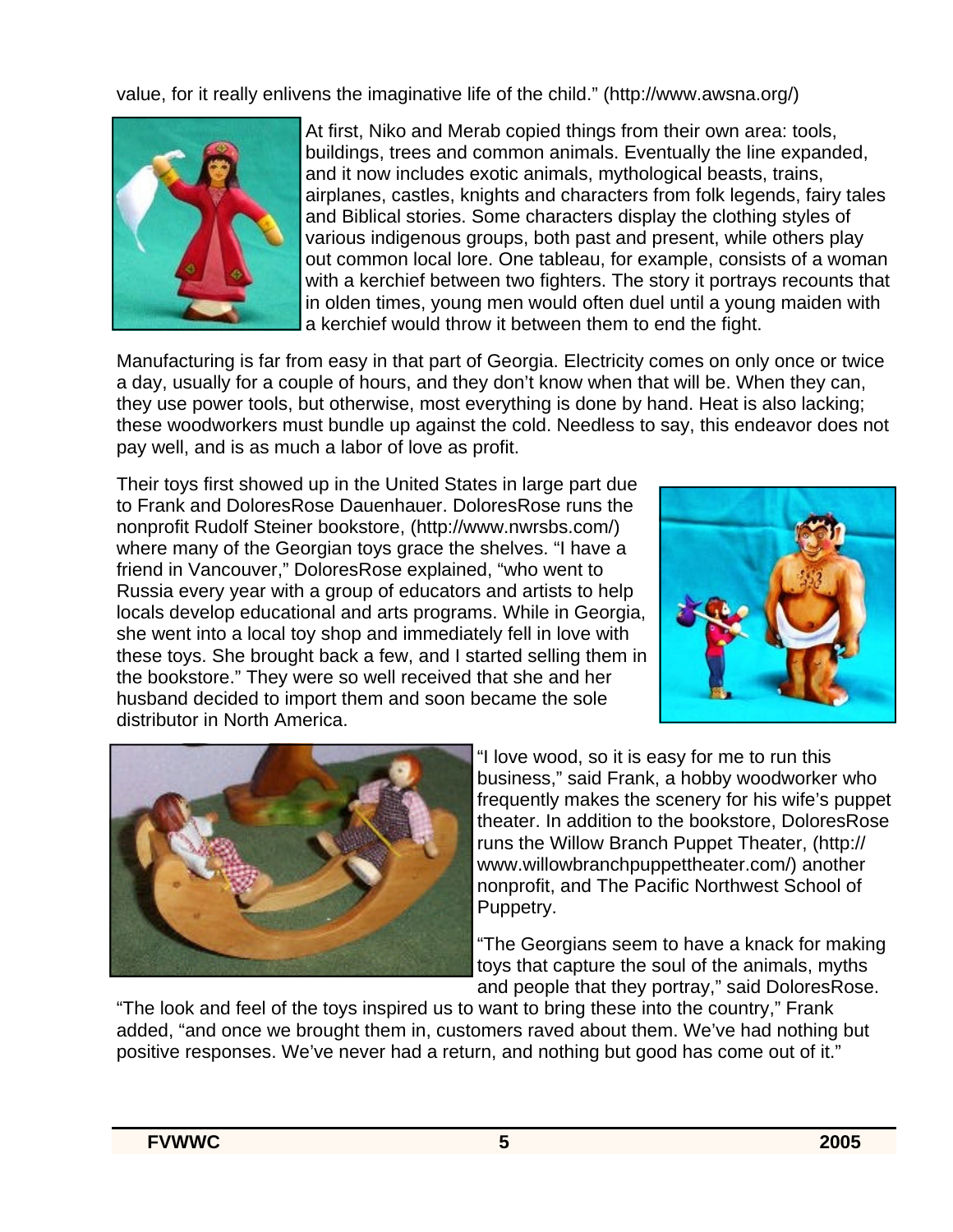## **CLASSIFIEDS**

### Moving Sale

**Saturday, Oct. 8th & Sunday, Oct. 9th 8:00 a.m. to 5:00 p.m. each day 20 Fernwood Rd. (Boulder Hill) Montgomery, IL**



Located just east of Route 25 on Fernwood Road at the corner of Route 30 and Route 25.



Long time custom cabinet maker moving to Georgia and has a lot of great wood For Sale:

2 Racks of various Crown, Base, Casing, Corner Bead, Half Round etc. Molding/Trim. To many pieces to list. Most are in 14' to 16' pieces. Many custom shaped pieces and very hard to find pieces. One rack with all pieces under 12' 5" and One with all pieces over 12' 5" - Fantastic for the remodeler and/or builder.

Many 4' X 8' Veneer Sheets (High Quality, Furniture Grade Plywood): 11 Walnut sheets, 2 Ash sheets, 1 Red Oak sheet, 1 White Oak sheet & 1 Mahogany sheet.

*Serious shoppers advised to get there early!*

### For Sale

The tools listed below are for sale and have had minimal use, with the exception of the radial arm saw. These items are at 570 Friar Drive Aurora IL. This residence is located off Mitchell Road two blocks south of the I-88 Tollway. If you are interested in any of the tools, please call either, Jeff at 630- 896-3326 or Ken at 630-897-6260, for more information or an appointment to see them.

| Delta, Model number 28 -269, 14-inch band saw with roll around \$450                   |  |
|----------------------------------------------------------------------------------------|--|
|                                                                                        |  |
| <b>Delta, Model 31 -460 Type 2, 4"belt/6" disc sander</b> with stand \$130             |  |
| Incra Twin Linear, dual carriage, dual split fence, universal woodworking system \$500 |  |
| <b>Incra System Includes:</b>                                                          |  |

**21-inch twin linear system. 27" x 43" router table. Steel leg sections. Router table switch. Dust collection cabinet.**

### **Attention FVWWC Members**

List your For Sale/Wanted Items Free! **Contact FVWWC Editor/Webmaster (630)897-4877 or woodworkers@fvwwc.org**

### Public Auction

**Saturday – October 29th, 2005 Sale: 10:00 a.m. - Sharp!** *Area Woodworker Downsizing!* 908 Hardin Ave. - Aurora, IL **http://www.huntsauction.net**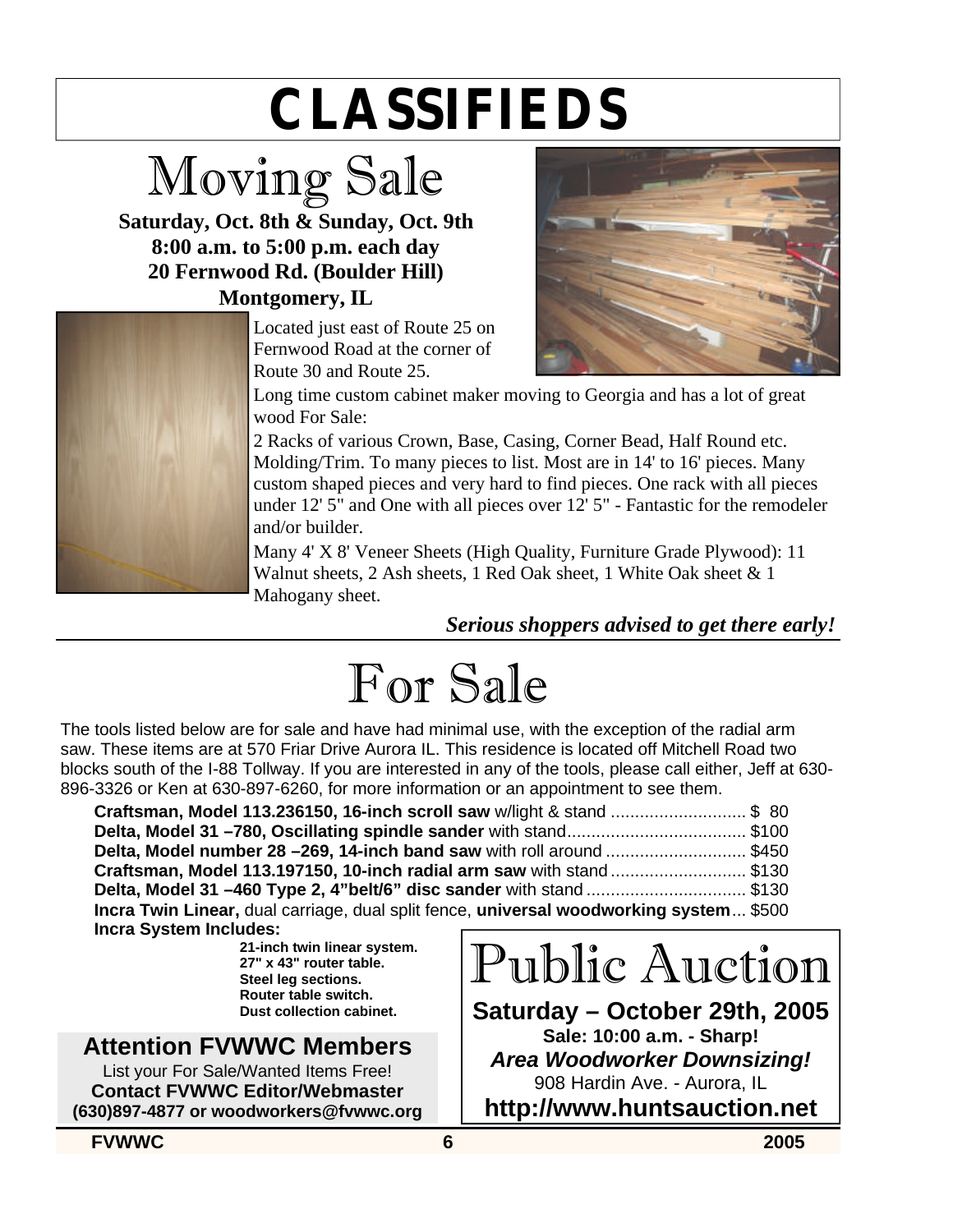

#### **Show & Tell Matt Gauntt, MC**

September's Show & Tell • **Larry McHone:**  was, as usual, awesome! Here's a sample of what members had on display:

• **Don Swanson:**  Mission Style Table Lamp in Red Oak with a warm cherry General Finish stain & Bartley's

Router Plane, made from magazine plans, of Maple, as yet unfinished, possibly will use a 2# cut Blond Shellac.



• **Larry McHone:** Scratch Awl in Wenge with an Antique Oil & Wax finish.

Gel Varnish.

- **Fred Rizza:** Three Tier Tea Table made of Walnut with oil stain and Cabots Sanding Sealer for finish.
- **Mike Madden:** Part Bins & Shelves of various unfinished woods .
- **Rich Rossio:** Pear Bowl finished with Deft.
- **Charles Christensen:**  Finished Post Cap of finished White Oak.
- **Tom Sharp:** Speaker Stands of White Oak finished in water based Poly.
- **Mike Brady:** Nelson Table/Bench of Maple/Ebonized Maple with Lacquer finish.
- **Bernie Kotera:** US Map Holder for States Quarters in Maple with an Oak border and finished in Poly.



• **Howard Van Valzah:** "Work In Progress" Playhouse modeled after Frank Lloyd Wright's "Falling Water" summer home in Mill Run, PA. Being built on a 4'x8' base with 3 waterfalls, 5 balconies, 2 stained glass windows, stone walls and many other windows.

*Impressive turn out, thanks to all for sharing!*



#### **New Member:**

#### **Scott Larson - Aurora**

Renewal time is here again and we are off to a great start!!! 27 Members have already re-upped!!!

*Remember:* 2006 Renewals must be submitted no later than 01/15/2006!!! Fill out the 2006 Renewal Form and submit with \$25 to make sure you don't miss a minute of what FVWWC has to offer!

*Roger Vachon, Membership*